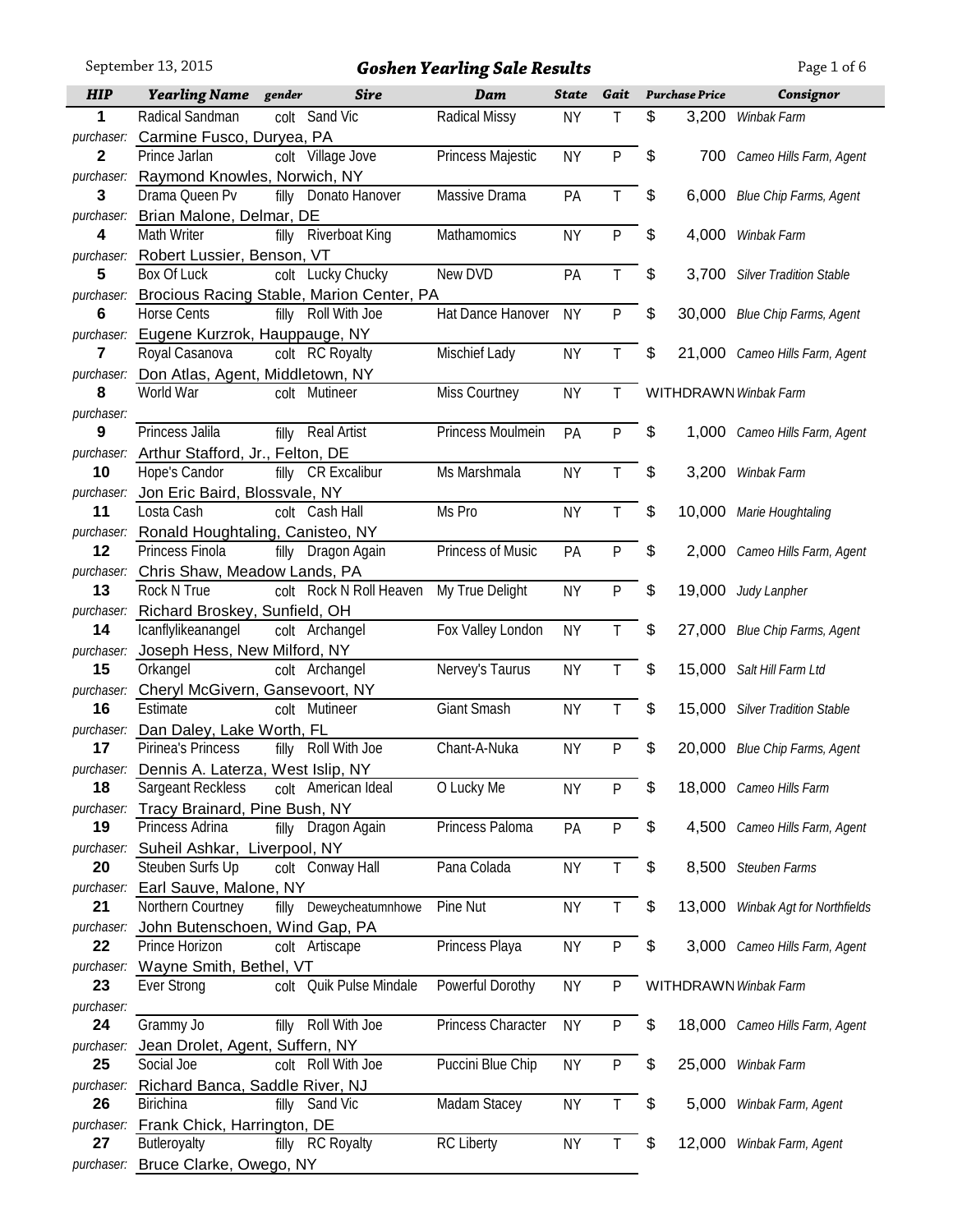|                  | September 13, 2015                                                                    |       |                         | <b>Goshen Yearling Sale Results</b> |           |              |            | Page 2 of 6 |                                |
|------------------|---------------------------------------------------------------------------------------|-------|-------------------------|-------------------------------------|-----------|--------------|------------|-------------|--------------------------------|
| 28               | Second Career                                                                         |       | colt Mutineer           | Revenue Shares                      | <b>NY</b> | Τ            | \$         |             |                                |
| purchaser:       | John Cross, Greenwich, NY                                                             |       |                         |                                     |           |              |            |             | 8,500 Winbak Farm              |
| 29               | Choice Café                                                                           |       | colt Dejarmbro          | Right Bayou                         | OH        | $\mathsf T$  | \$         |             |                                |
|                  | purchaser: Charlie Norris, Meadowlands, PA                                            |       |                         |                                     |           |              |            | 3,500       | Cameo Hills Farm, Agent        |
| 30               | Northern Trader                                                                       |       | filly Bettors Delight   | Rock Broker                         | PA        | $\mathsf{P}$ | \$         | 10,500      | Winbak Agt for Northfields     |
|                  | purchaser: Roni Newhart, Washington, PA                                               |       |                         |                                     |           |              |            |             |                                |
| 31               | A Merry Dance                                                                         |       | filly Archangel         | Rosy Prospect                       | <b>NY</b> | T            | \$         |             | 7,000 Cameo Hills Farm, Agent  |
| purchaser:       | J. Doherty Jr., Agent, Hurleyville, NY<br>Princess Almira                             |       |                         | Princess Samisen                    |           |              |            |             |                                |
| 32               |                                                                                       |       | filly Artiscape         |                                     | <b>NY</b> | $\mathsf{P}$ | \$         |             | 3,000 Cameo Hills Farm, Agent  |
| 33               | purchaser: Raymond Knowles, Norwich, NY<br>City Charm                                 |       | filly American Ideal    | Santino's Rosa                      | <b>NY</b> | ${\sf P}$    | \$         | 23,000      | Winbak Farm                    |
|                  | purchaser: Blake Macintosh, Cambridge, Ont                                            |       |                         |                                     |           |              |            |             |                                |
| 34               | She's A Billionair                                                                    |       | filly Artiscape         | She's Game                          | <b>NY</b> | P            | \$         | 5,500       | Winbak Farm                    |
|                  | purchaser: Frank Chick, Harrington, DE                                                |       |                         |                                     |           |              |            |             |                                |
| 35               | Your Call                                                                             | filly | Deweycheatumnhowe       | Sing Me To Sleep                    | <b>NY</b> | Τ            | \$         | 9,500       | Blue Chip Farms, Agent         |
|                  | purchaser: Curtis Daniels, Agent for Howard Taylor, Salisbury, MD                     |       |                         |                                     |           |              |            |             |                                |
| 36               | Get My Point                                                                          |       | colt Artiscape          | Sowhatsyourpoint                    | <b>NY</b> | $\mathsf{P}$ | \$         | 35,000      | Winbak Farm                    |
|                  | purchaser: Kimberley Zeller, Exton, PA                                                |       |                         |                                     |           |              |            |             |                                |
| 37               | Princess Brisa                                                                        | filly | Village Jove            | Princess Spruce                     | <b>NY</b> | P            | \$         | 700         | Cameo Hills Farm, Agent        |
| purchaser:       | James Guagliardo, Wyoming, PA                                                         |       |                         |                                     |           |              |            |             |                                |
| 38               | Princess Azure                                                                        |       | filly American Ideal    | <b>Princess Starlight</b>           | <b>NY</b> | $\mathsf{P}$ | <b>RNA</b> |             | Cameo Hills Farm, Agent        |
| purchaser:       |                                                                                       |       |                         |                                     |           |              |            |             |                                |
| 39               | Princess Liseli                                                                       |       | filly Village Jove      | Star Delight                        | <b>NY</b> | $\mathsf{P}$ | \$         | 500         | Cameo Hills Farm, Agent        |
| 40               | purchaser: Raymond Knowles, Norwich, NY<br>Summer Shock                               | filly | Mutineer                | Summer Hit                          | <b>NY</b> | Τ            | \$         | 6,500       | Winbak Farm                    |
| purchaser:       | Jamie Dubay, Dolevan, NY                                                              |       |                         |                                     |           |              |            |             |                                |
| 41               | Carsons Rockinroll                                                                    |       | colt Rock N Roll Heaven | Swift Blue Chip                     | <b>NY</b> | $\mathsf{P}$ | \$         | 40,000      | Steuben Farms                  |
|                  | purchaser: Joseph Bellino, Putnam Valley, NY                                          |       |                         |                                     |           |              |            |             |                                |
| 42               | <b>Escape Temptation</b>                                                              |       | filly Artiscape         | <b>Temptation Island</b>            | <b>NY</b> | $\mathsf{P}$ | \$         | 11,000      | Winbak Farm                    |
|                  | purchaser: Ian Kaufman, Bronx, NY                                                     |       |                         |                                     |           |              |            |             |                                |
| 43               | <b>Heated Affair</b>                                                                  | filly | Deweycheatumnhowe       | The Temptress                       | <b>NY</b> | Τ            | \$         | 5,500       | Cameo Hills Farm, Agent        |
|                  | purchaser: Tracy Brainard                                                             |       |                         |                                     |           |              |            |             |                                |
| 44               | Steuben Skipabeat                                                                     | filly | Quik Pulse Mindale      | Too Cool For U                      | <b>NY</b> | P            | \$         | 1,200       | Steuben Farms                  |
|                  | purchaser: Delly Lopez, Jackson, NJ                                                   |       |                         |                                     |           |              |            |             |                                |
| 45               | Loaded Dice                                                                           |       | colt Deweycheatumnhowe  | True Love                           | <b>NY</b> | Τ            | \$         |             | 11,000 Cameo Hills Farm, Agent |
|                  | purchaser: Robert McNerney, Mahwah, NJ                                                |       |                         |                                     |           |              |            |             |                                |
| 46               | <b>Guns And Rosaries</b>                                                              |       | colt Rock N Roll Heaven | <b>Truly Artistic</b>               | <b>NY</b> | $\mathsf{P}$ | \$         | 4,200       | Winbak Farm, Agent             |
| 47               | purchaser: Ronald Merton, Hinsdale, NH<br>Queenannes Revenge filly Quik Pulse Mindale |       |                         | Unaccountaball                      | <b>NY</b> | $\mathsf{P}$ | <b>RNA</b> |             | <b>Stoneview Farms</b>         |
| purchaser:       |                                                                                       |       |                         |                                     |           |              |            |             |                                |
| 48               | Steuben USA                                                                           |       | colt American Ideal     | Unblemished                         | <b>NY</b> | P            | \$         | 6,200       | Steuben Farms                  |
| purchaser:       | Joann Perry, Hawkinsville, GA                                                         |       |                         |                                     |           |              |            |             |                                |
| 49               | Mind Your Manners                                                                     |       | colt Deweycheatumnhowe  | Venus Hall                          | <b>NY</b> | T            | \$         |             | 17,000 Cameo Hills Farm, Agent |
|                  | purchaser: Cheryl McGivern, Gansevoort, NY                                            |       |                         |                                     |           |              |            |             |                                |
| 50               | Prince Dakota                                                                         |       | colt Dragon Again       | Princess Verona                     | PA        | $\mathsf{P}$ | \$         | 2,500       | Cameo Hills Farm, Agent        |
|                  | purchaser: Mason Shaw, Scenery Hill, PA                                               |       |                         |                                     |           |              |            |             |                                |
| 51               | Maiden Dream                                                                          |       | filly If I Can Dream    | Viking Maiden                       | NJ        | $\mathsf{P}$ | \$         | 6,500       | Winbak Farm                    |
|                  | purchaser: Percy Jones, FL                                                            |       |                         |                                     |           |              |            |             |                                |
| 52               | Broadway Joe                                                                          |       | colt Credit Winner      | Vivacious Broad                     | <b>NY</b> | T            | \$         |             | 38,000 Cameo Hills Farm        |
|                  | purchaser: Paul Kelley, Gansevoort, NY                                                |       |                         |                                     |           |              |            |             |                                |
| 53               | Omega Blue Chip                                                                       |       | colt Roll With Joe      | Armbro Althea                       | <b>NY</b> | P            | \$         |             | 20,000 Blue Chip Farms         |
| purchaser:<br>54 | John Berger, Agent, Middletown, NY<br><b>Western Snow</b>                             |       | colt Village Jove       | <b>Western Beauty</b>               | <b>NY</b> | $\sf P$      | \$         |             | 10,000 Winbak Farm             |
|                  | purchaser: William Fisher, West Newfield, ME                                          |       |                         |                                     |           |              |            |             |                                |
|                  |                                                                                       |       |                         |                                     |           |              |            |             |                                |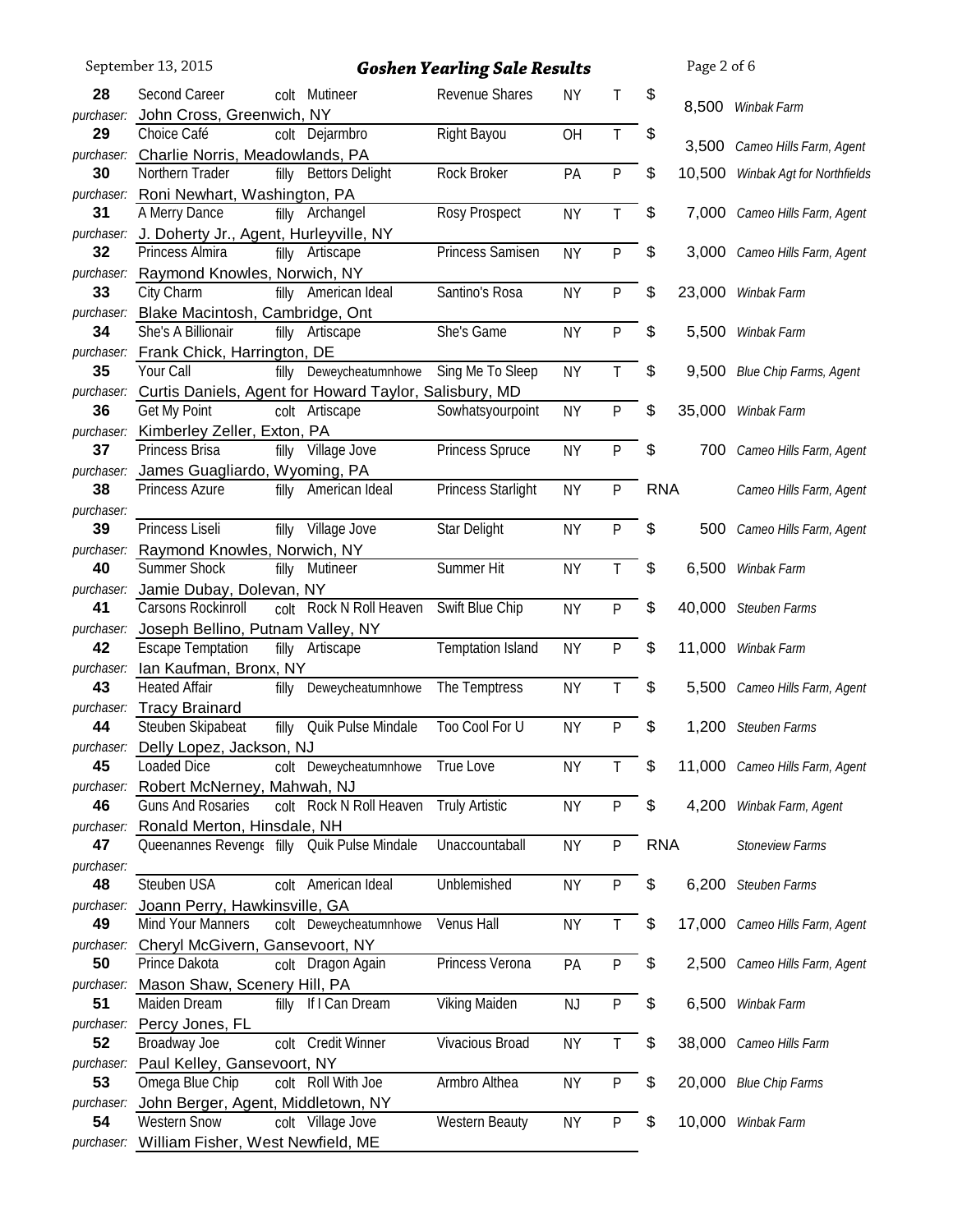| Roll With Joe<br><b>RNA</b><br>55<br><b>VH Rollergirl</b><br><b>Western Seduction</b><br><b>NY</b><br>filly<br>P<br>purchaser:<br>T<br>\$<br>56<br>Whataluckyguy<br>colt Lucky Chucky<br>Whatahotie<br>10,000<br>PA<br>Rosemarie Moore<br>Edward Kimmel, Hegins, PA<br>purchaser:<br>Obsessed Blue Chip<br>T<br>\$<br>filly Chapter Seven<br><b>Gluteus Maximus</b><br><b>NY</b><br>47,000<br>57<br><b>Blue Chip Farms</b><br>purchaser: Eugene Kurzrok, Hauppauge, NY<br>filly Quik Pulse Mindale<br>Winbak Las Vegas<br>P<br><b>RNA</b><br>Night Life Madam<br><b>NY</b><br>58<br>Winbak Farm<br>purchaser:<br>Passion To Perform<br>Western Terror<br>Winbak Rita<br>\$<br>59<br>PA<br>P<br>5,700<br>filly<br>Winbak Farm<br>Julie Krenitsky, Butler, PA<br>purchaser:<br>colt American Ideal<br>A Fiesty Affair<br>\$<br>60<br><b>Brassy Affair</b><br>40,000<br>Blue Chip Farms, Agent<br><b>NY</b><br>P<br>purchaser: Larry Remmen, Agent, Ridgewood, NJ<br><b>RNA</b><br>61<br>Prince Sardar<br>colt American Ideal<br>Princess Acacia<br><b>NY</b><br>P<br>purchaser:<br>filly Dragon Again<br>Ann Van Go<br>P<br>\$<br>62<br>Camera Lady<br>PA<br>5,000<br>purchaser: David Brickell, Smicksburg, PA<br>Okidoki Blue Chip<br>Roll With Joe<br>Mattaroni<br><b>RNA</b><br>P<br>63<br><b>NY</b><br><b>Blue Chip Farms</b><br>filly<br>purchaser:<br>Steuben Captain<br>colt American Ideal<br>Armbro Beachbaby<br>\$<br>64<br>P<br>3,200<br><b>NY</b><br>Steuben Farms<br>purchaser: Geoff Howles, Saratoga Springs, NY<br>\$<br>Outkast Blue Chip<br>colt Rock N Roll Heaven<br>Armbro Savannah<br>P<br>65<br>67,000<br><b>NY</b><br><b>Blue Chip Farms</b><br>purchaser: Joseph Bellino, Bronxville, NY<br><b>ATM Machine</b><br>Trevor's Folly<br>colt Delmarvalous<br>PA<br>P<br>\$<br>66<br>7,000<br>Winbak Farm<br>Jane T. Bell, Middletown, DE<br>purchaser:<br>Princess Austral<br>\$<br>Princess Ariza<br><b>NY</b><br>P<br>67<br>filly Artiscape<br>2,500<br>Cameo Hills Farm, Agent<br>purchaser: Deluy L. Lopez, Jackson, NJ<br>Rail Boom<br>68<br>colt Conway Hall<br>Back On Track<br>\$<br><b>NY</b><br>T<br>25,000 Winbak Farm<br>Jeff Gregory, E. Windsor, NJ<br>purchaser:<br>\$<br><b>Baileys Breeze</b><br>69<br>Dewey's Breeze<br>colt Deweycheatumnhowe<br>29,000 Winbak Farm<br><b>NY</b><br>Τ<br>purchaser: Richard Salzillo, Southington, CT<br>Princess Bidu<br>Princess Cascada<br>filly Lislea<br><b>NY</b><br>P<br>\$<br>70<br>1,200 Cameo Hills Farm, Agent<br>purchaser: Daniel Dickie, Shaftsbury, VT<br>Joe's Bid<br><b>Bidforakiss</b><br><b>NY</b><br>P<br>\$<br>colt Roll With Joe<br>71<br>17,000<br>Winbak Farm<br>purchaser: Richard Banca, Saddle River, NJ<br>In The Wind<br><b>Bon Mot</b><br>Yankee Cruiser<br>\$<br>72<br>PA<br>P<br>5,000 Blue Chip Farms, Agent<br>filly<br>Curtis Daniels, Agent for Howard Taylor, Salisbury, MD<br>purchaser:<br>\$<br><b>Bonfire Hanover</b><br>73<br><b>Fighter Pilot</b><br>colt Mutineer<br>4,000 Winbak Farm<br><b>NY</b><br>purchaser: Peter Seibert, Jeffersonville, NY<br>\$<br>filly Lucky Chucky<br><b>Box Trot</b><br>PA<br>74<br>Out Of Luck<br>Τ<br>9,000 Turbot Acres<br>Doug Hamilton, Wilkes Barre, PA<br>purchaser:<br>\$<br>HS Miss Nutcracker<br><b>Broadway Fooling</b><br>Τ<br>75<br>filly Crazed<br>PA<br>6,200 Cameo Hills Farm, Agent<br>purchaser: David Brickell, Smicksburg, PA<br>$\boldsymbol{\hat{\theta}}$<br>Extra Tease<br><b>CR Excalibur</b><br><b>Brontease</b><br>$\mathsf{T}$<br>76<br>filly<br><b>NY</b><br>6,000 Winbak Farm<br>purchaser: Edward Reich, Middletown, NY | \$<br>Northern Eclipse<br>Casino Nights<br><b>Bettors Delight</b><br>P<br>77<br>filly<br>PA<br>Michael Temming, Columbus, NJ<br>purchaser:<br>Catch Some Zs<br>\$<br>Narkissa<br>filly Conway Hall<br><b>NY</b><br>T<br>78<br>purchaser: Dan Daley, Lake Worth, FL<br>Onyx Blue Chip<br>filly Credit Winner<br>\$<br>New Hampshire Gir<br><b>NY</b><br>Τ<br>79<br>purchaser: Ray Schnittker, Middletown, NY<br>\$<br>80<br>Angel Cake<br><b>Charlotte Russe</b><br>filly Archangel<br><b>NY</b><br>Τ<br>purchaser: Robert Maniace, Batavia, NY | Page 3 of 6                |
|---------------------------------------------------------------------------------------------------------------------------------------------------------------------------------------------------------------------------------------------------------------------------------------------------------------------------------------------------------------------------------------------------------------------------------------------------------------------------------------------------------------------------------------------------------------------------------------------------------------------------------------------------------------------------------------------------------------------------------------------------------------------------------------------------------------------------------------------------------------------------------------------------------------------------------------------------------------------------------------------------------------------------------------------------------------------------------------------------------------------------------------------------------------------------------------------------------------------------------------------------------------------------------------------------------------------------------------------------------------------------------------------------------------------------------------------------------------------------------------------------------------------------------------------------------------------------------------------------------------------------------------------------------------------------------------------------------------------------------------------------------------------------------------------------------------------------------------------------------------------------------------------------------------------------------------------------------------------------------------------------------------------------------------------------------------------------------------------------------------------------------------------------------------------------------------------------------------------------------------------------------------------------------------------------------------------------------------------------------------------------------------------------------------------------------------------------------------------------------------------------------------------------------------------------------------------------------------------------------------------------------------------------------------------------------------------------------------------------------------------------------------------------------------------------------------------------------------------------------------------------------------------------------------------------------------------------------------------------------------------------------------------------------------------------------------------------------------------------------------------------------------------------------------------------------------------------------------------------------------------------------------------------------------------------------------------------------------------------------------------------------------------------------------------------------------------------------------------------------------------------------------------------------------------------------------------------------------------------------|------------------------------------------------------------------------------------------------------------------------------------------------------------------------------------------------------------------------------------------------------------------------------------------------------------------------------------------------------------------------------------------------------------------------------------------------------------------------------------------------------------------------------------------------|----------------------------|
|                                                                                                                                                                                                                                                                                                                                                                                                                                                                                                                                                                                                                                                                                                                                                                                                                                                                                                                                                                                                                                                                                                                                                                                                                                                                                                                                                                                                                                                                                                                                                                                                                                                                                                                                                                                                                                                                                                                                                                                                                                                                                                                                                                                                                                                                                                                                                                                                                                                                                                                                                                                                                                                                                                                                                                                                                                                                                                                                                                                                                                                                                                                                                                                                                                                                                                                                                                                                                                                                                                                                                                                                         |                                                                                                                                                                                                                                                                                                                                                                                                                                                                                                                                                | Cameo Hills Farm, Agent    |
|                                                                                                                                                                                                                                                                                                                                                                                                                                                                                                                                                                                                                                                                                                                                                                                                                                                                                                                                                                                                                                                                                                                                                                                                                                                                                                                                                                                                                                                                                                                                                                                                                                                                                                                                                                                                                                                                                                                                                                                                                                                                                                                                                                                                                                                                                                                                                                                                                                                                                                                                                                                                                                                                                                                                                                                                                                                                                                                                                                                                                                                                                                                                                                                                                                                                                                                                                                                                                                                                                                                                                                                                         |                                                                                                                                                                                                                                                                                                                                                                                                                                                                                                                                                |                            |
|                                                                                                                                                                                                                                                                                                                                                                                                                                                                                                                                                                                                                                                                                                                                                                                                                                                                                                                                                                                                                                                                                                                                                                                                                                                                                                                                                                                                                                                                                                                                                                                                                                                                                                                                                                                                                                                                                                                                                                                                                                                                                                                                                                                                                                                                                                                                                                                                                                                                                                                                                                                                                                                                                                                                                                                                                                                                                                                                                                                                                                                                                                                                                                                                                                                                                                                                                                                                                                                                                                                                                                                                         |                                                                                                                                                                                                                                                                                                                                                                                                                                                                                                                                                |                            |
|                                                                                                                                                                                                                                                                                                                                                                                                                                                                                                                                                                                                                                                                                                                                                                                                                                                                                                                                                                                                                                                                                                                                                                                                                                                                                                                                                                                                                                                                                                                                                                                                                                                                                                                                                                                                                                                                                                                                                                                                                                                                                                                                                                                                                                                                                                                                                                                                                                                                                                                                                                                                                                                                                                                                                                                                                                                                                                                                                                                                                                                                                                                                                                                                                                                                                                                                                                                                                                                                                                                                                                                                         |                                                                                                                                                                                                                                                                                                                                                                                                                                                                                                                                                |                            |
|                                                                                                                                                                                                                                                                                                                                                                                                                                                                                                                                                                                                                                                                                                                                                                                                                                                                                                                                                                                                                                                                                                                                                                                                                                                                                                                                                                                                                                                                                                                                                                                                                                                                                                                                                                                                                                                                                                                                                                                                                                                                                                                                                                                                                                                                                                                                                                                                                                                                                                                                                                                                                                                                                                                                                                                                                                                                                                                                                                                                                                                                                                                                                                                                                                                                                                                                                                                                                                                                                                                                                                                                         |                                                                                                                                                                                                                                                                                                                                                                                                                                                                                                                                                |                            |
|                                                                                                                                                                                                                                                                                                                                                                                                                                                                                                                                                                                                                                                                                                                                                                                                                                                                                                                                                                                                                                                                                                                                                                                                                                                                                                                                                                                                                                                                                                                                                                                                                                                                                                                                                                                                                                                                                                                                                                                                                                                                                                                                                                                                                                                                                                                                                                                                                                                                                                                                                                                                                                                                                                                                                                                                                                                                                                                                                                                                                                                                                                                                                                                                                                                                                                                                                                                                                                                                                                                                                                                                         |                                                                                                                                                                                                                                                                                                                                                                                                                                                                                                                                                |                            |
|                                                                                                                                                                                                                                                                                                                                                                                                                                                                                                                                                                                                                                                                                                                                                                                                                                                                                                                                                                                                                                                                                                                                                                                                                                                                                                                                                                                                                                                                                                                                                                                                                                                                                                                                                                                                                                                                                                                                                                                                                                                                                                                                                                                                                                                                                                                                                                                                                                                                                                                                                                                                                                                                                                                                                                                                                                                                                                                                                                                                                                                                                                                                                                                                                                                                                                                                                                                                                                                                                                                                                                                                         |                                                                                                                                                                                                                                                                                                                                                                                                                                                                                                                                                |                            |
|                                                                                                                                                                                                                                                                                                                                                                                                                                                                                                                                                                                                                                                                                                                                                                                                                                                                                                                                                                                                                                                                                                                                                                                                                                                                                                                                                                                                                                                                                                                                                                                                                                                                                                                                                                                                                                                                                                                                                                                                                                                                                                                                                                                                                                                                                                                                                                                                                                                                                                                                                                                                                                                                                                                                                                                                                                                                                                                                                                                                                                                                                                                                                                                                                                                                                                                                                                                                                                                                                                                                                                                                         |                                                                                                                                                                                                                                                                                                                                                                                                                                                                                                                                                |                            |
|                                                                                                                                                                                                                                                                                                                                                                                                                                                                                                                                                                                                                                                                                                                                                                                                                                                                                                                                                                                                                                                                                                                                                                                                                                                                                                                                                                                                                                                                                                                                                                                                                                                                                                                                                                                                                                                                                                                                                                                                                                                                                                                                                                                                                                                                                                                                                                                                                                                                                                                                                                                                                                                                                                                                                                                                                                                                                                                                                                                                                                                                                                                                                                                                                                                                                                                                                                                                                                                                                                                                                                                                         |                                                                                                                                                                                                                                                                                                                                                                                                                                                                                                                                                | Cameo Hills Farm, Agent    |
|                                                                                                                                                                                                                                                                                                                                                                                                                                                                                                                                                                                                                                                                                                                                                                                                                                                                                                                                                                                                                                                                                                                                                                                                                                                                                                                                                                                                                                                                                                                                                                                                                                                                                                                                                                                                                                                                                                                                                                                                                                                                                                                                                                                                                                                                                                                                                                                                                                                                                                                                                                                                                                                                                                                                                                                                                                                                                                                                                                                                                                                                                                                                                                                                                                                                                                                                                                                                                                                                                                                                                                                                         |                                                                                                                                                                                                                                                                                                                                                                                                                                                                                                                                                |                            |
|                                                                                                                                                                                                                                                                                                                                                                                                                                                                                                                                                                                                                                                                                                                                                                                                                                                                                                                                                                                                                                                                                                                                                                                                                                                                                                                                                                                                                                                                                                                                                                                                                                                                                                                                                                                                                                                                                                                                                                                                                                                                                                                                                                                                                                                                                                                                                                                                                                                                                                                                                                                                                                                                                                                                                                                                                                                                                                                                                                                                                                                                                                                                                                                                                                                                                                                                                                                                                                                                                                                                                                                                         |                                                                                                                                                                                                                                                                                                                                                                                                                                                                                                                                                | Cameo Hills Farm, Agent    |
|                                                                                                                                                                                                                                                                                                                                                                                                                                                                                                                                                                                                                                                                                                                                                                                                                                                                                                                                                                                                                                                                                                                                                                                                                                                                                                                                                                                                                                                                                                                                                                                                                                                                                                                                                                                                                                                                                                                                                                                                                                                                                                                                                                                                                                                                                                                                                                                                                                                                                                                                                                                                                                                                                                                                                                                                                                                                                                                                                                                                                                                                                                                                                                                                                                                                                                                                                                                                                                                                                                                                                                                                         |                                                                                                                                                                                                                                                                                                                                                                                                                                                                                                                                                |                            |
|                                                                                                                                                                                                                                                                                                                                                                                                                                                                                                                                                                                                                                                                                                                                                                                                                                                                                                                                                                                                                                                                                                                                                                                                                                                                                                                                                                                                                                                                                                                                                                                                                                                                                                                                                                                                                                                                                                                                                                                                                                                                                                                                                                                                                                                                                                                                                                                                                                                                                                                                                                                                                                                                                                                                                                                                                                                                                                                                                                                                                                                                                                                                                                                                                                                                                                                                                                                                                                                                                                                                                                                                         |                                                                                                                                                                                                                                                                                                                                                                                                                                                                                                                                                |                            |
|                                                                                                                                                                                                                                                                                                                                                                                                                                                                                                                                                                                                                                                                                                                                                                                                                                                                                                                                                                                                                                                                                                                                                                                                                                                                                                                                                                                                                                                                                                                                                                                                                                                                                                                                                                                                                                                                                                                                                                                                                                                                                                                                                                                                                                                                                                                                                                                                                                                                                                                                                                                                                                                                                                                                                                                                                                                                                                                                                                                                                                                                                                                                                                                                                                                                                                                                                                                                                                                                                                                                                                                                         |                                                                                                                                                                                                                                                                                                                                                                                                                                                                                                                                                |                            |
|                                                                                                                                                                                                                                                                                                                                                                                                                                                                                                                                                                                                                                                                                                                                                                                                                                                                                                                                                                                                                                                                                                                                                                                                                                                                                                                                                                                                                                                                                                                                                                                                                                                                                                                                                                                                                                                                                                                                                                                                                                                                                                                                                                                                                                                                                                                                                                                                                                                                                                                                                                                                                                                                                                                                                                                                                                                                                                                                                                                                                                                                                                                                                                                                                                                                                                                                                                                                                                                                                                                                                                                                         |                                                                                                                                                                                                                                                                                                                                                                                                                                                                                                                                                |                            |
|                                                                                                                                                                                                                                                                                                                                                                                                                                                                                                                                                                                                                                                                                                                                                                                                                                                                                                                                                                                                                                                                                                                                                                                                                                                                                                                                                                                                                                                                                                                                                                                                                                                                                                                                                                                                                                                                                                                                                                                                                                                                                                                                                                                                                                                                                                                                                                                                                                                                                                                                                                                                                                                                                                                                                                                                                                                                                                                                                                                                                                                                                                                                                                                                                                                                                                                                                                                                                                                                                                                                                                                                         |                                                                                                                                                                                                                                                                                                                                                                                                                                                                                                                                                |                            |
|                                                                                                                                                                                                                                                                                                                                                                                                                                                                                                                                                                                                                                                                                                                                                                                                                                                                                                                                                                                                                                                                                                                                                                                                                                                                                                                                                                                                                                                                                                                                                                                                                                                                                                                                                                                                                                                                                                                                                                                                                                                                                                                                                                                                                                                                                                                                                                                                                                                                                                                                                                                                                                                                                                                                                                                                                                                                                                                                                                                                                                                                                                                                                                                                                                                                                                                                                                                                                                                                                                                                                                                                         |                                                                                                                                                                                                                                                                                                                                                                                                                                                                                                                                                |                            |
|                                                                                                                                                                                                                                                                                                                                                                                                                                                                                                                                                                                                                                                                                                                                                                                                                                                                                                                                                                                                                                                                                                                                                                                                                                                                                                                                                                                                                                                                                                                                                                                                                                                                                                                                                                                                                                                                                                                                                                                                                                                                                                                                                                                                                                                                                                                                                                                                                                                                                                                                                                                                                                                                                                                                                                                                                                                                                                                                                                                                                                                                                                                                                                                                                                                                                                                                                                                                                                                                                                                                                                                                         |                                                                                                                                                                                                                                                                                                                                                                                                                                                                                                                                                |                            |
|                                                                                                                                                                                                                                                                                                                                                                                                                                                                                                                                                                                                                                                                                                                                                                                                                                                                                                                                                                                                                                                                                                                                                                                                                                                                                                                                                                                                                                                                                                                                                                                                                                                                                                                                                                                                                                                                                                                                                                                                                                                                                                                                                                                                                                                                                                                                                                                                                                                                                                                                                                                                                                                                                                                                                                                                                                                                                                                                                                                                                                                                                                                                                                                                                                                                                                                                                                                                                                                                                                                                                                                                         |                                                                                                                                                                                                                                                                                                                                                                                                                                                                                                                                                |                            |
|                                                                                                                                                                                                                                                                                                                                                                                                                                                                                                                                                                                                                                                                                                                                                                                                                                                                                                                                                                                                                                                                                                                                                                                                                                                                                                                                                                                                                                                                                                                                                                                                                                                                                                                                                                                                                                                                                                                                                                                                                                                                                                                                                                                                                                                                                                                                                                                                                                                                                                                                                                                                                                                                                                                                                                                                                                                                                                                                                                                                                                                                                                                                                                                                                                                                                                                                                                                                                                                                                                                                                                                                         |                                                                                                                                                                                                                                                                                                                                                                                                                                                                                                                                                |                            |
|                                                                                                                                                                                                                                                                                                                                                                                                                                                                                                                                                                                                                                                                                                                                                                                                                                                                                                                                                                                                                                                                                                                                                                                                                                                                                                                                                                                                                                                                                                                                                                                                                                                                                                                                                                                                                                                                                                                                                                                                                                                                                                                                                                                                                                                                                                                                                                                                                                                                                                                                                                                                                                                                                                                                                                                                                                                                                                                                                                                                                                                                                                                                                                                                                                                                                                                                                                                                                                                                                                                                                                                                         |                                                                                                                                                                                                                                                                                                                                                                                                                                                                                                                                                |                            |
|                                                                                                                                                                                                                                                                                                                                                                                                                                                                                                                                                                                                                                                                                                                                                                                                                                                                                                                                                                                                                                                                                                                                                                                                                                                                                                                                                                                                                                                                                                                                                                                                                                                                                                                                                                                                                                                                                                                                                                                                                                                                                                                                                                                                                                                                                                                                                                                                                                                                                                                                                                                                                                                                                                                                                                                                                                                                                                                                                                                                                                                                                                                                                                                                                                                                                                                                                                                                                                                                                                                                                                                                         |                                                                                                                                                                                                                                                                                                                                                                                                                                                                                                                                                |                            |
|                                                                                                                                                                                                                                                                                                                                                                                                                                                                                                                                                                                                                                                                                                                                                                                                                                                                                                                                                                                                                                                                                                                                                                                                                                                                                                                                                                                                                                                                                                                                                                                                                                                                                                                                                                                                                                                                                                                                                                                                                                                                                                                                                                                                                                                                                                                                                                                                                                                                                                                                                                                                                                                                                                                                                                                                                                                                                                                                                                                                                                                                                                                                                                                                                                                                                                                                                                                                                                                                                                                                                                                                         |                                                                                                                                                                                                                                                                                                                                                                                                                                                                                                                                                |                            |
|                                                                                                                                                                                                                                                                                                                                                                                                                                                                                                                                                                                                                                                                                                                                                                                                                                                                                                                                                                                                                                                                                                                                                                                                                                                                                                                                                                                                                                                                                                                                                                                                                                                                                                                                                                                                                                                                                                                                                                                                                                                                                                                                                                                                                                                                                                                                                                                                                                                                                                                                                                                                                                                                                                                                                                                                                                                                                                                                                                                                                                                                                                                                                                                                                                                                                                                                                                                                                                                                                                                                                                                                         |                                                                                                                                                                                                                                                                                                                                                                                                                                                                                                                                                |                            |
|                                                                                                                                                                                                                                                                                                                                                                                                                                                                                                                                                                                                                                                                                                                                                                                                                                                                                                                                                                                                                                                                                                                                                                                                                                                                                                                                                                                                                                                                                                                                                                                                                                                                                                                                                                                                                                                                                                                                                                                                                                                                                                                                                                                                                                                                                                                                                                                                                                                                                                                                                                                                                                                                                                                                                                                                                                                                                                                                                                                                                                                                                                                                                                                                                                                                                                                                                                                                                                                                                                                                                                                                         |                                                                                                                                                                                                                                                                                                                                                                                                                                                                                                                                                |                            |
|                                                                                                                                                                                                                                                                                                                                                                                                                                                                                                                                                                                                                                                                                                                                                                                                                                                                                                                                                                                                                                                                                                                                                                                                                                                                                                                                                                                                                                                                                                                                                                                                                                                                                                                                                                                                                                                                                                                                                                                                                                                                                                                                                                                                                                                                                                                                                                                                                                                                                                                                                                                                                                                                                                                                                                                                                                                                                                                                                                                                                                                                                                                                                                                                                                                                                                                                                                                                                                                                                                                                                                                                         |                                                                                                                                                                                                                                                                                                                                                                                                                                                                                                                                                |                            |
|                                                                                                                                                                                                                                                                                                                                                                                                                                                                                                                                                                                                                                                                                                                                                                                                                                                                                                                                                                                                                                                                                                                                                                                                                                                                                                                                                                                                                                                                                                                                                                                                                                                                                                                                                                                                                                                                                                                                                                                                                                                                                                                                                                                                                                                                                                                                                                                                                                                                                                                                                                                                                                                                                                                                                                                                                                                                                                                                                                                                                                                                                                                                                                                                                                                                                                                                                                                                                                                                                                                                                                                                         |                                                                                                                                                                                                                                                                                                                                                                                                                                                                                                                                                |                            |
|                                                                                                                                                                                                                                                                                                                                                                                                                                                                                                                                                                                                                                                                                                                                                                                                                                                                                                                                                                                                                                                                                                                                                                                                                                                                                                                                                                                                                                                                                                                                                                                                                                                                                                                                                                                                                                                                                                                                                                                                                                                                                                                                                                                                                                                                                                                                                                                                                                                                                                                                                                                                                                                                                                                                                                                                                                                                                                                                                                                                                                                                                                                                                                                                                                                                                                                                                                                                                                                                                                                                                                                                         |                                                                                                                                                                                                                                                                                                                                                                                                                                                                                                                                                |                            |
|                                                                                                                                                                                                                                                                                                                                                                                                                                                                                                                                                                                                                                                                                                                                                                                                                                                                                                                                                                                                                                                                                                                                                                                                                                                                                                                                                                                                                                                                                                                                                                                                                                                                                                                                                                                                                                                                                                                                                                                                                                                                                                                                                                                                                                                                                                                                                                                                                                                                                                                                                                                                                                                                                                                                                                                                                                                                                                                                                                                                                                                                                                                                                                                                                                                                                                                                                                                                                                                                                                                                                                                                         |                                                                                                                                                                                                                                                                                                                                                                                                                                                                                                                                                |                            |
|                                                                                                                                                                                                                                                                                                                                                                                                                                                                                                                                                                                                                                                                                                                                                                                                                                                                                                                                                                                                                                                                                                                                                                                                                                                                                                                                                                                                                                                                                                                                                                                                                                                                                                                                                                                                                                                                                                                                                                                                                                                                                                                                                                                                                                                                                                                                                                                                                                                                                                                                                                                                                                                                                                                                                                                                                                                                                                                                                                                                                                                                                                                                                                                                                                                                                                                                                                                                                                                                                                                                                                                                         |                                                                                                                                                                                                                                                                                                                                                                                                                                                                                                                                                |                            |
|                                                                                                                                                                                                                                                                                                                                                                                                                                                                                                                                                                                                                                                                                                                                                                                                                                                                                                                                                                                                                                                                                                                                                                                                                                                                                                                                                                                                                                                                                                                                                                                                                                                                                                                                                                                                                                                                                                                                                                                                                                                                                                                                                                                                                                                                                                                                                                                                                                                                                                                                                                                                                                                                                                                                                                                                                                                                                                                                                                                                                                                                                                                                                                                                                                                                                                                                                                                                                                                                                                                                                                                                         |                                                                                                                                                                                                                                                                                                                                                                                                                                                                                                                                                |                            |
|                                                                                                                                                                                                                                                                                                                                                                                                                                                                                                                                                                                                                                                                                                                                                                                                                                                                                                                                                                                                                                                                                                                                                                                                                                                                                                                                                                                                                                                                                                                                                                                                                                                                                                                                                                                                                                                                                                                                                                                                                                                                                                                                                                                                                                                                                                                                                                                                                                                                                                                                                                                                                                                                                                                                                                                                                                                                                                                                                                                                                                                                                                                                                                                                                                                                                                                                                                                                                                                                                                                                                                                                         |                                                                                                                                                                                                                                                                                                                                                                                                                                                                                                                                                |                            |
|                                                                                                                                                                                                                                                                                                                                                                                                                                                                                                                                                                                                                                                                                                                                                                                                                                                                                                                                                                                                                                                                                                                                                                                                                                                                                                                                                                                                                                                                                                                                                                                                                                                                                                                                                                                                                                                                                                                                                                                                                                                                                                                                                                                                                                                                                                                                                                                                                                                                                                                                                                                                                                                                                                                                                                                                                                                                                                                                                                                                                                                                                                                                                                                                                                                                                                                                                                                                                                                                                                                                                                                                         |                                                                                                                                                                                                                                                                                                                                                                                                                                                                                                                                                |                            |
|                                                                                                                                                                                                                                                                                                                                                                                                                                                                                                                                                                                                                                                                                                                                                                                                                                                                                                                                                                                                                                                                                                                                                                                                                                                                                                                                                                                                                                                                                                                                                                                                                                                                                                                                                                                                                                                                                                                                                                                                                                                                                                                                                                                                                                                                                                                                                                                                                                                                                                                                                                                                                                                                                                                                                                                                                                                                                                                                                                                                                                                                                                                                                                                                                                                                                                                                                                                                                                                                                                                                                                                                         |                                                                                                                                                                                                                                                                                                                                                                                                                                                                                                                                                |                            |
|                                                                                                                                                                                                                                                                                                                                                                                                                                                                                                                                                                                                                                                                                                                                                                                                                                                                                                                                                                                                                                                                                                                                                                                                                                                                                                                                                                                                                                                                                                                                                                                                                                                                                                                                                                                                                                                                                                                                                                                                                                                                                                                                                                                                                                                                                                                                                                                                                                                                                                                                                                                                                                                                                                                                                                                                                                                                                                                                                                                                                                                                                                                                                                                                                                                                                                                                                                                                                                                                                                                                                                                                         |                                                                                                                                                                                                                                                                                                                                                                                                                                                                                                                                                |                            |
|                                                                                                                                                                                                                                                                                                                                                                                                                                                                                                                                                                                                                                                                                                                                                                                                                                                                                                                                                                                                                                                                                                                                                                                                                                                                                                                                                                                                                                                                                                                                                                                                                                                                                                                                                                                                                                                                                                                                                                                                                                                                                                                                                                                                                                                                                                                                                                                                                                                                                                                                                                                                                                                                                                                                                                                                                                                                                                                                                                                                                                                                                                                                                                                                                                                                                                                                                                                                                                                                                                                                                                                                         |                                                                                                                                                                                                                                                                                                                                                                                                                                                                                                                                                |                            |
|                                                                                                                                                                                                                                                                                                                                                                                                                                                                                                                                                                                                                                                                                                                                                                                                                                                                                                                                                                                                                                                                                                                                                                                                                                                                                                                                                                                                                                                                                                                                                                                                                                                                                                                                                                                                                                                                                                                                                                                                                                                                                                                                                                                                                                                                                                                                                                                                                                                                                                                                                                                                                                                                                                                                                                                                                                                                                                                                                                                                                                                                                                                                                                                                                                                                                                                                                                                                                                                                                                                                                                                                         |                                                                                                                                                                                                                                                                                                                                                                                                                                                                                                                                                |                            |
|                                                                                                                                                                                                                                                                                                                                                                                                                                                                                                                                                                                                                                                                                                                                                                                                                                                                                                                                                                                                                                                                                                                                                                                                                                                                                                                                                                                                                                                                                                                                                                                                                                                                                                                                                                                                                                                                                                                                                                                                                                                                                                                                                                                                                                                                                                                                                                                                                                                                                                                                                                                                                                                                                                                                                                                                                                                                                                                                                                                                                                                                                                                                                                                                                                                                                                                                                                                                                                                                                                                                                                                                         |                                                                                                                                                                                                                                                                                                                                                                                                                                                                                                                                                |                            |
|                                                                                                                                                                                                                                                                                                                                                                                                                                                                                                                                                                                                                                                                                                                                                                                                                                                                                                                                                                                                                                                                                                                                                                                                                                                                                                                                                                                                                                                                                                                                                                                                                                                                                                                                                                                                                                                                                                                                                                                                                                                                                                                                                                                                                                                                                                                                                                                                                                                                                                                                                                                                                                                                                                                                                                                                                                                                                                                                                                                                                                                                                                                                                                                                                                                                                                                                                                                                                                                                                                                                                                                                         |                                                                                                                                                                                                                                                                                                                                                                                                                                                                                                                                                |                            |
| 9,500                                                                                                                                                                                                                                                                                                                                                                                                                                                                                                                                                                                                                                                                                                                                                                                                                                                                                                                                                                                                                                                                                                                                                                                                                                                                                                                                                                                                                                                                                                                                                                                                                                                                                                                                                                                                                                                                                                                                                                                                                                                                                                                                                                                                                                                                                                                                                                                                                                                                                                                                                                                                                                                                                                                                                                                                                                                                                                                                                                                                                                                                                                                                                                                                                                                                                                                                                                                                                                                                                                                                                                                                   |                                                                                                                                                                                                                                                                                                                                                                                                                                                                                                                                                | Winbak Agt for Northfields |
|                                                                                                                                                                                                                                                                                                                                                                                                                                                                                                                                                                                                                                                                                                                                                                                                                                                                                                                                                                                                                                                                                                                                                                                                                                                                                                                                                                                                                                                                                                                                                                                                                                                                                                                                                                                                                                                                                                                                                                                                                                                                                                                                                                                                                                                                                                                                                                                                                                                                                                                                                                                                                                                                                                                                                                                                                                                                                                                                                                                                                                                                                                                                                                                                                                                                                                                                                                                                                                                                                                                                                                                                         |                                                                                                                                                                                                                                                                                                                                                                                                                                                                                                                                                |                            |
| 9,000                                                                                                                                                                                                                                                                                                                                                                                                                                                                                                                                                                                                                                                                                                                                                                                                                                                                                                                                                                                                                                                                                                                                                                                                                                                                                                                                                                                                                                                                                                                                                                                                                                                                                                                                                                                                                                                                                                                                                                                                                                                                                                                                                                                                                                                                                                                                                                                                                                                                                                                                                                                                                                                                                                                                                                                                                                                                                                                                                                                                                                                                                                                                                                                                                                                                                                                                                                                                                                                                                                                                                                                                   |                                                                                                                                                                                                                                                                                                                                                                                                                                                                                                                                                | Cameo Hills Farm, Agent    |
|                                                                                                                                                                                                                                                                                                                                                                                                                                                                                                                                                                                                                                                                                                                                                                                                                                                                                                                                                                                                                                                                                                                                                                                                                                                                                                                                                                                                                                                                                                                                                                                                                                                                                                                                                                                                                                                                                                                                                                                                                                                                                                                                                                                                                                                                                                                                                                                                                                                                                                                                                                                                                                                                                                                                                                                                                                                                                                                                                                                                                                                                                                                                                                                                                                                                                                                                                                                                                                                                                                                                                                                                         |                                                                                                                                                                                                                                                                                                                                                                                                                                                                                                                                                |                            |
| 25,000<br><b>Blue Chip Farms</b>                                                                                                                                                                                                                                                                                                                                                                                                                                                                                                                                                                                                                                                                                                                                                                                                                                                                                                                                                                                                                                                                                                                                                                                                                                                                                                                                                                                                                                                                                                                                                                                                                                                                                                                                                                                                                                                                                                                                                                                                                                                                                                                                                                                                                                                                                                                                                                                                                                                                                                                                                                                                                                                                                                                                                                                                                                                                                                                                                                                                                                                                                                                                                                                                                                                                                                                                                                                                                                                                                                                                                                        |                                                                                                                                                                                                                                                                                                                                                                                                                                                                                                                                                |                            |
|                                                                                                                                                                                                                                                                                                                                                                                                                                                                                                                                                                                                                                                                                                                                                                                                                                                                                                                                                                                                                                                                                                                                                                                                                                                                                                                                                                                                                                                                                                                                                                                                                                                                                                                                                                                                                                                                                                                                                                                                                                                                                                                                                                                                                                                                                                                                                                                                                                                                                                                                                                                                                                                                                                                                                                                                                                                                                                                                                                                                                                                                                                                                                                                                                                                                                                                                                                                                                                                                                                                                                                                                         |                                                                                                                                                                                                                                                                                                                                                                                                                                                                                                                                                |                            |
| 5,000 Salt Hill Farm Ltd                                                                                                                                                                                                                                                                                                                                                                                                                                                                                                                                                                                                                                                                                                                                                                                                                                                                                                                                                                                                                                                                                                                                                                                                                                                                                                                                                                                                                                                                                                                                                                                                                                                                                                                                                                                                                                                                                                                                                                                                                                                                                                                                                                                                                                                                                                                                                                                                                                                                                                                                                                                                                                                                                                                                                                                                                                                                                                                                                                                                                                                                                                                                                                                                                                                                                                                                                                                                                                                                                                                                                                                |                                                                                                                                                                                                                                                                                                                                                                                                                                                                                                                                                |                            |
|                                                                                                                                                                                                                                                                                                                                                                                                                                                                                                                                                                                                                                                                                                                                                                                                                                                                                                                                                                                                                                                                                                                                                                                                                                                                                                                                                                                                                                                                                                                                                                                                                                                                                                                                                                                                                                                                                                                                                                                                                                                                                                                                                                                                                                                                                                                                                                                                                                                                                                                                                                                                                                                                                                                                                                                                                                                                                                                                                                                                                                                                                                                                                                                                                                                                                                                                                                                                                                                                                                                                                                                                         |                                                                                                                                                                                                                                                                                                                                                                                                                                                                                                                                                |                            |
| Cheryl's Western<br>Whiskey Please<br>\$<br>81<br>colt Art Major<br><b>NY</b><br>23,000 Cameo Hills Farm<br>P                                                                                                                                                                                                                                                                                                                                                                                                                                                                                                                                                                                                                                                                                                                                                                                                                                                                                                                                                                                                                                                                                                                                                                                                                                                                                                                                                                                                                                                                                                                                                                                                                                                                                                                                                                                                                                                                                                                                                                                                                                                                                                                                                                                                                                                                                                                                                                                                                                                                                                                                                                                                                                                                                                                                                                                                                                                                                                                                                                                                                                                                                                                                                                                                                                                                                                                                                                                                                                                                                           |                                                                                                                                                                                                                                                                                                                                                                                                                                                                                                                                                |                            |
|                                                                                                                                                                                                                                                                                                                                                                                                                                                                                                                                                                                                                                                                                                                                                                                                                                                                                                                                                                                                                                                                                                                                                                                                                                                                                                                                                                                                                                                                                                                                                                                                                                                                                                                                                                                                                                                                                                                                                                                                                                                                                                                                                                                                                                                                                                                                                                                                                                                                                                                                                                                                                                                                                                                                                                                                                                                                                                                                                                                                                                                                                                                                                                                                                                                                                                                                                                                                                                                                                                                                                                                                         | purchaser: Ray Schnittker, Middletown, NY                                                                                                                                                                                                                                                                                                                                                                                                                                                                                                      |                            |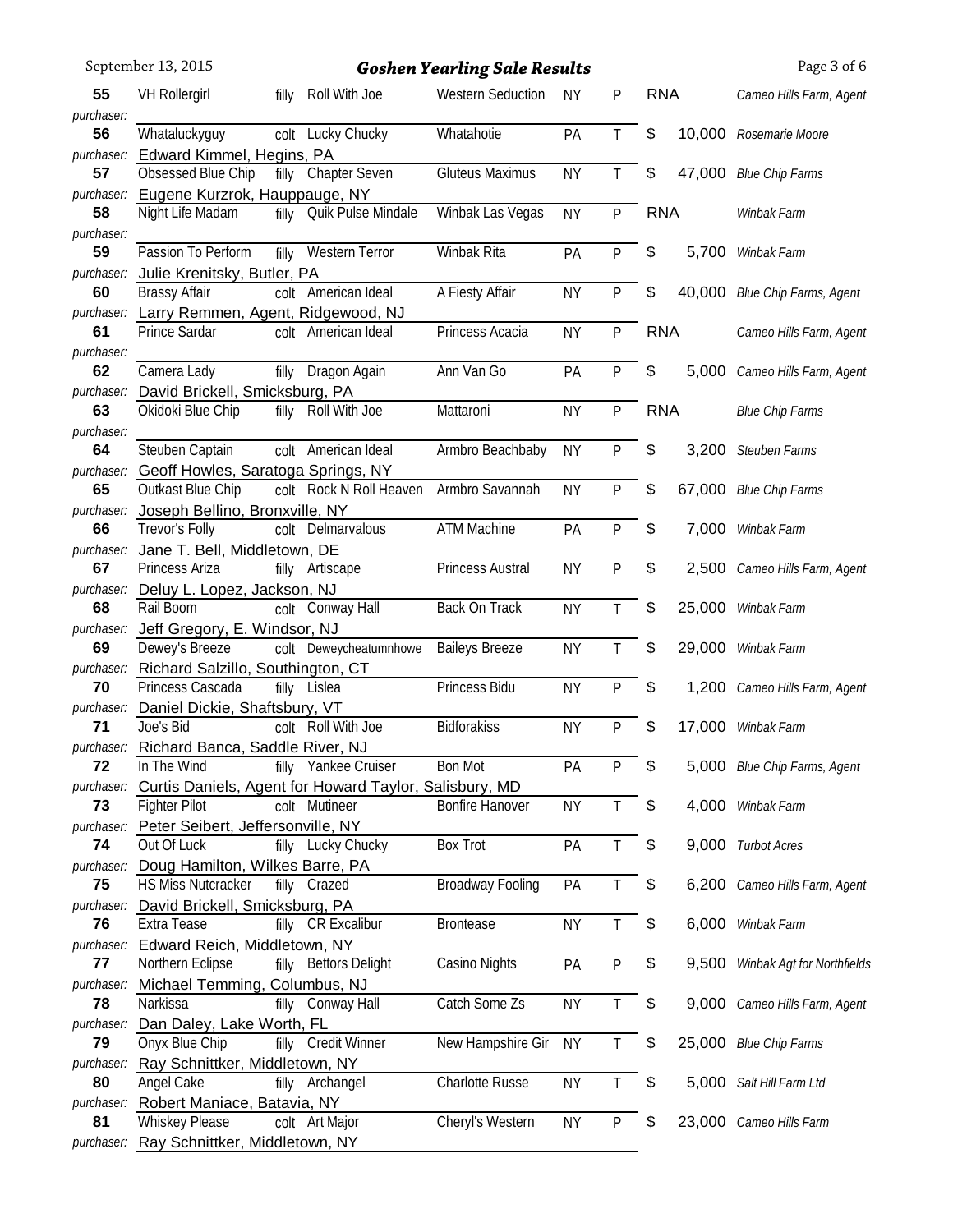|                   | September 13, 2015                                                        |                          | <b>Goshen Yearling Sale Results</b> |           |              |            |        | Page 4 of 6                    |
|-------------------|---------------------------------------------------------------------------|--------------------------|-------------------------------------|-----------|--------------|------------|--------|--------------------------------|
| 82                | Oro Blue Chip                                                             | colt American Ideal      | Lucky Turn                          | <b>NY</b> | P            | \$         |        | 31,000 Blue Chip Farms         |
| purchaser:        | Rock and Roll Stable, Chicago, IL                                         |                          |                                     |           |              |            |        |                                |
| 83                | Secret Empire                                                             | colt Mutineer            | Command A Buck                      | <b>NY</b> | T            | \$         | 4,500  | Winbak Farm                    |
| purchaser:        | Ronald Harp, Vernon, NY                                                   |                          |                                     |           |              |            |        |                                |
| 84                | If I Was Cool                                                             | colt If I Can Dream      | Cool Character                      | NJ        | ${\sf P}$    | \$         | 4,000  | Cameo Hills Farm, Agent        |
|                   | purchaser: Rock and Roll Stable, Chicago, IL                              |                          |                                     |           |              |            |        |                                |
| 85                | Steuben Majorwitch                                                        | filly Art Major          | Lifesawitch                         | <b>NY</b> | $\mathsf{P}$ | \$         |        | 20,000 Steuben Farms           |
| purchaser:        | Stephen Crevani, Bullville, NY                                            |                          |                                     |           |              |            |        |                                |
| 86                | Princess Asali                                                            | filly Artiscape          | Princess Dare                       | <b>NY</b> | P            | \$         |        | 2,000 Cameo Hills Farm, Agent  |
| purchaser:<br>87  | Mike Spaccarelli, Mahopac, NY<br>Electric Sky                             | colt Delmarvalous        | <b>Electric Smile</b>               | PA        | P            | \$         | 14,000 | Winbak Farm                    |
| purchaser:        | Rockridge Racing, Monticello, NY                                          |                          |                                     |           |              |            |        |                                |
| 88                | The Donato Chapter                                                        | filly Chapter Seven      | D Liteful Hanover                   | <b>NY</b> | T            | \$         |        | 34,000 Cameo Hills Farm        |
| purchaser:        | Blue Chip Bloodstock, Wallkill, NY                                        |                          |                                     |           |              |            |        |                                |
| 89                | J And G                                                                   | colt Artiscape           | Family Love                         | <b>NY</b> | ${\sf P}$    | \$         | 9,000  | Winbak Farm                    |
|                   | purchaser: Michael Temming, Columbus, NJ                                  |                          |                                     |           |              |            |        |                                |
| 90                | A Farmboys Success colt American Ideal                                    |                          | Far Ahead Hanover                   | <b>NY</b> | P            | \$         | 9,500  | Steuben Farms                  |
| purchaser:        | Art Stafford, Jr., Felton, DE                                             |                          |                                     |           |              |            |        |                                |
| 91                | Five Star Courage                                                         | colt Conway Hall         | <b>First Tier</b>                   | <b>NY</b> | T            | \$         | 14,500 | Winbak Farm                    |
| purchaser:        | Ed Reich, Middletown, NY                                                  |                          |                                     |           |              |            |        |                                |
| 92                | Rollin About                                                              | colt Roll With Joe       | Flitabout                           | <b>NY</b> | P            | \$         | 22,000 | <b>Blue Chip Farms, Agent</b>  |
|                   | purchaser: Dr. Anthony Lombardi, Chicago, IL                              |                          |                                     |           |              |            |        |                                |
| 93                | Osvaldo Blue Chip                                                         | colt Chapter Seven       | Myolin                              | <b>NY</b> | Τ            | \$         | 23,000 | <b>Blue Chip Farms</b>         |
| purchaser:<br>94  | Jay Randall, Ballston Spa, NY<br>Secret Luxury                            | filly Shark Gesture      | Matt Machine                        | PA        | P            | \$         | 5,200  | <b>Silver Tradition Stable</b> |
| purchaser:        | Aaron Johnston, Evans City, PA                                            |                          |                                     |           |              |            |        |                                |
| 95                | Clear Idea                                                                | filly American Ideal     | <b>Glass Maker</b>                  | <b>NY</b> | P            | \$         | 30,000 | Winbak Farm                    |
| purchaser:        | Blake Macintosh, Cambridge, Ont                                           |                          |                                     |           |              |            |        |                                |
| 96                | Othello Blue Chip                                                         | colt Archangel           | Whinnybak Hanove                    | <b>NY</b> | T.           | \$         |        | 7,500 Blue Chip Farms          |
|                   | purchaser: Alan Hainsworth, Mount Morris, NY                              |                          |                                     |           |              |            |        |                                |
| 97                | <b>HS Hillshine</b>                                                       | filly Muscle Hill        | Godess Of Chaos                     | NJ        | T            | \$         |        | 28,000 Cameo Hills Farm, Agent |
|                   | purchaser: Arden Homestead Stable, Delhi, NY                              |                          |                                     |           |              |            |        |                                |
| 98                | Choco Café                                                                | colt Crazed              | Grenelle                            | PA        | Τ            | <b>RNA</b> |        | Cameo Hills Farm, Agent        |
| purchaser:        |                                                                           |                          |                                     |           |              |            |        |                                |
| 99                | Oriane Blue Chip                                                          | filly Art Major          | <b>Lucks Mistress</b>               | <b>NY</b> | P            | \$         |        | 17,000 Blue Chip Farms         |
| purchaser:<br>100 | Gregg McNair, Okeechobee, FL<br>Northern Fiesta                           | filly Rock N Roll Heaven | Hedgie Blue Chip                    | <b>NY</b> | $\mathsf{P}$ | \$         | 34,000 |                                |
| purchaser:        | Homer Hochstetler, Crete, IL                                              |                          |                                     |           |              |            |        | Winbak Agt for Northfields     |
| 101               | NY Groove                                                                 | filly Artiscape          | Here Comes Gia                      | <b>NY</b> | P            | \$         |        | 2,200 Cameo Hills Farm, Agent  |
| purchaser:        | Coilman Stable NY, LLC, Vernon, NY                                        |                          |                                     |           |              |            |        |                                |
| 102               | <b>April Harvest</b>                                                      | filly Quik Pulse Mindale | Highscape                           | <b>NY</b> | P            | \$         |        | 2,500 Winbak Farm              |
| purchaser:        | Deluy S. Lopez, Jackson, NJ                                               |                          |                                     |           |              |            |        |                                |
| 103               | Steuben Pay Cash                                                          | colt Cash Hall           | Highwaytoheaven                     | <b>NY</b> |              |            |        | WITHDRAWN Steuben Farms        |
| purchaser:        |                                                                           |                          |                                     |           |              |            |        |                                |
| 104               | Spanish Art                                                               | colt Artiscape           | Hombres Girl                        | <b>NY</b> | $\mathsf{P}$ | \$         | 5,500  | Winbak Farm                    |
| purchaser:        | Robert Lussier, Benson, VT                                                |                          |                                     |           |              |            |        |                                |
| 105               | Princess Fonda                                                            | filly Lislea             | Princess Iris                       | <b>NY</b> | P            | \$         | 500    | Cameo Hills Farm, Agent        |
| 106               | purchaser: Rosemarie Moore, Loch Sheldrake, NY<br><b>Island Adventure</b> | filly Roll With Joe      | <b>Island Estate</b>                |           | $\mathsf{P}$ | \$         |        |                                |
|                   | purchaser: Tracy Brainard, Pine Bush, NY                                  |                          |                                     | <b>NY</b> |              |            | 17,000 | Winbak Farm                    |
| 107               | Outsider                                                                  | colt Ponder              | Jackie's Cammie                     | PA        | P            | \$         |        | 12,000 Turbot Acres            |
| purchaser:        | Anthony Gianfrancesco, Hopelawn, NJ                                       |                          |                                     |           |              |            |        |                                |
| 108               | Princess Basira                                                           | filly Cam's Card Shark   | Princess Jamille                    | PA        | P            | \$         |        | 3,000 Cameo Hills Farm, Agent  |
| purchaser:        | Jason Shaw, Scenery Hill, PA                                              |                          |                                     |           |              |            |        |                                |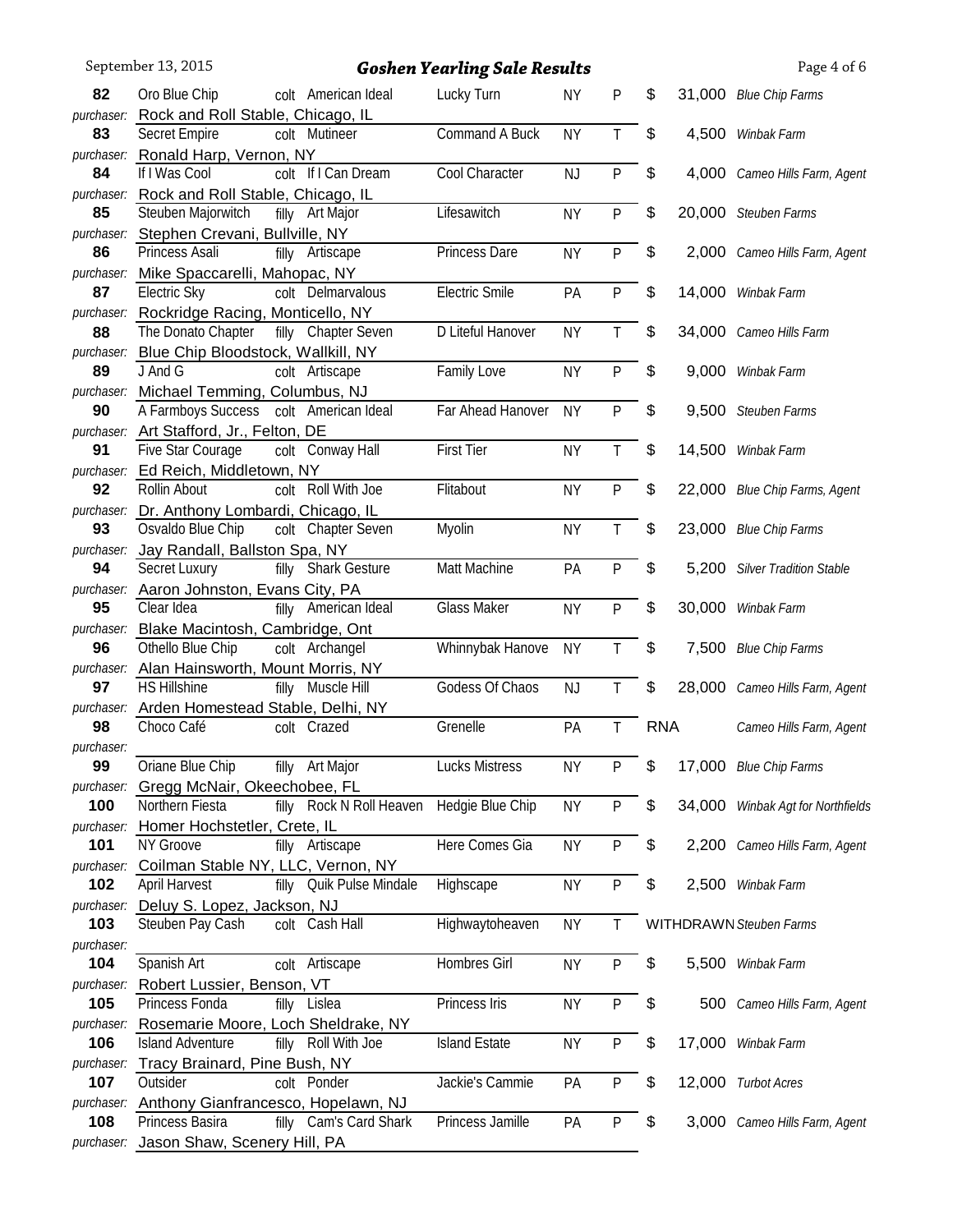|            | September 13, 2015                                               |       |                        | <b>Goshen Yearling Sale Results</b> |           |              |                           |             | Page 5 of 6                     |
|------------|------------------------------------------------------------------|-------|------------------------|-------------------------------------|-----------|--------------|---------------------------|-------------|---------------------------------|
| 109        | The Last Chapter                                                 |       | colt Chapter Seven     | JC Josie                            | <b>NY</b> | T.           | \$                        |             | 24,000 Concord Stud Farm        |
| purchaser: | Richard Gutnick, Agent, Blue Bell, PA                            |       |                        |                                     |           |              |                           |             |                                 |
| 110        | Bestgirlfriendever                                               | filly | <b>Riverboat King</b>  | Jessalilmixup                       | <b>NY</b> | P            | $\boldsymbol{\mathsf{S}}$ |             | 5,000 Stoneview Farms           |
|            | purchaser: Eric Taddeo, Warwick, NY                              |       |                        |                                     |           |              |                           |             |                                 |
| 111        | Opaline Blue Chip                                                |       | filly American Ideal   | JK Priceless Pearl                  | <b>NY</b> | P            | $\boldsymbol{\mathsf{S}}$ |             | 4,000 Blue Chip Farms           |
|            | purchaser: Frank Chick, Harrington, DE                           |       |                        |                                     |           |              |                           |             |                                 |
| 112        | JK Houdini                                                       |       | colt American Ideal    | JK Witchcraft                       | <b>NY</b> | P            | $\boldsymbol{\mathsf{S}}$ |             | 5,000 Cameo Hills Farm          |
| purchaser: | Ross Cohen, Agent, Gardiner, NY                                  |       |                        |                                     |           |              |                           |             |                                 |
| 113        | Themailwomen                                                     |       | filly Conway Court     | $J-Y$ <sub>0</sub>                  | <b>NY</b> | T            | $\boldsymbol{\mathsf{S}}$ |             | 11,000 Cameo Hills Farm, Agent  |
| purchaser: | D. Benny Eggers, Wilmington, Ohio                                |       |                        |                                     |           |              |                           |             |                                 |
| 114        | Winner Way                                                       |       | colt Conway Hall       | Kelley's Winner                     | <b>NY</b> | T            | $\boldsymbol{\mathsf{S}}$ |             | 10,000 Winbak Farm              |
| purchaser: | John Cummings, Jr., Nichols, NY                                  |       |                        |                                     |           |              |                           |             |                                 |
| 115        | <b>HS Andora</b>                                                 |       | filly Andover Hall     | Keystone Ariana                     | PA        | $\mathsf T$  | $\boldsymbol{\mathsf{S}}$ |             | 12,500 Cameo Hills Farm, Agent  |
| purchaser: | <b>Buzzy Sholty, Vorhees, NJ</b>                                 |       |                        |                                     |           |              |                           |             |                                 |
| 116        | L Dees Yoyo Ma                                                   |       | colt Lucky Chucky      | L Dees Cashmere                     | PA        | $\mathsf{T}$ | \$                        |             | 5,000 Cameo Hills Farm, Agent   |
| purchaser: | William Fisher, West Newfield, ME                                |       |                        |                                     |           |              |                           |             |                                 |
| 117        | Dixie Glick                                                      |       | filly Archangel        | Lanai Blue Chip                     | <b>NY</b> | T            | $\frac{1}{2}$             |             | 18,000 Salt Hill Farm Ltd       |
|            | purchaser: Dan Daley, Lake Worth, FL                             |       |                        |                                     |           |              |                           |             |                                 |
| 118        | Dream Of Paradise                                                |       | filly If I Can Dream   | Lido Beach                          | <b>NJ</b> | P            | $\frac{1}{2}$             |             | 4,500 Winbak Farm               |
|            | purchaser: Simon Allard, St Esprit, Que                          |       |                        |                                     |           |              |                           |             |                                 |
| 119        | Steubenmountaineer                                               |       | filly Mutineer         | D Punkey Lady                       | <b>NY</b> | T            | \$                        |             | 4,000 Steuben Farms             |
|            | purchaser: Robert J. Wittcop, Lockport, NY                       |       |                        |                                     |           |              |                           |             |                                 |
| 120        | Roaring To Go                                                    |       | filly Art Major        | Lionness Hanover                    | <b>NY</b> | $\mathsf{P}$ | \$                        |             | 16,000 Concord Stud Farm        |
| purchaser: | Frank Chick, Harrington, DE                                      |       |                        |                                     |           |              |                           |             |                                 |
| 121        | Lucky Spell                                                      |       | colt Riverboat King    | <b>Luck Runns Over</b>              | <b>NY</b> | P            | \$                        | 9,000       | Winbak Farm                     |
|            | purchaser: Michael Temming, Columbus, NJ                         |       | filly Roll With Joe    | Warm Waffles                        |           |              |                           |             |                                 |
| 122        | Ohlala Blue Chip                                                 |       |                        |                                     | <b>NY</b> | P            | \$                        |             | 3,500 Blue Chip Farms           |
| 123        | purchaser: Richard Banca, Saddle River, NJ<br>Prince Orion       |       | colt Artiscape         | Princess Lulu                       | <b>NY</b> | P            | \$                        |             |                                 |
|            |                                                                  |       |                        |                                     |           |              |                           |             | 5,000 Cameo Hills Farm, Agent   |
| 124        | purchaser: Geoff Howles, Saratoga Springs, NY<br>She's Great Two |       | filly Great George Two | Our Samantha Rose                   | PA        | P            |                           |             | WITHDRAWN Larry Thompson, Agent |
| purchaser: |                                                                  |       |                        |                                     |           |              |                           |             |                                 |
|            |                                                                  |       |                        | Gross sales:                        |           |              |                           | \$1,423,800 |                                 |
|            |                                                                  |       |                        | Number of horses sold:              |           |              |                           | 113         |                                 |
|            |                                                                  |       |                        | Average price per horse:            |           |              | \$                        | 12,600      |                                 |
|            |                                                                  |       |                        |                                     |           |              |                           |             |                                 |